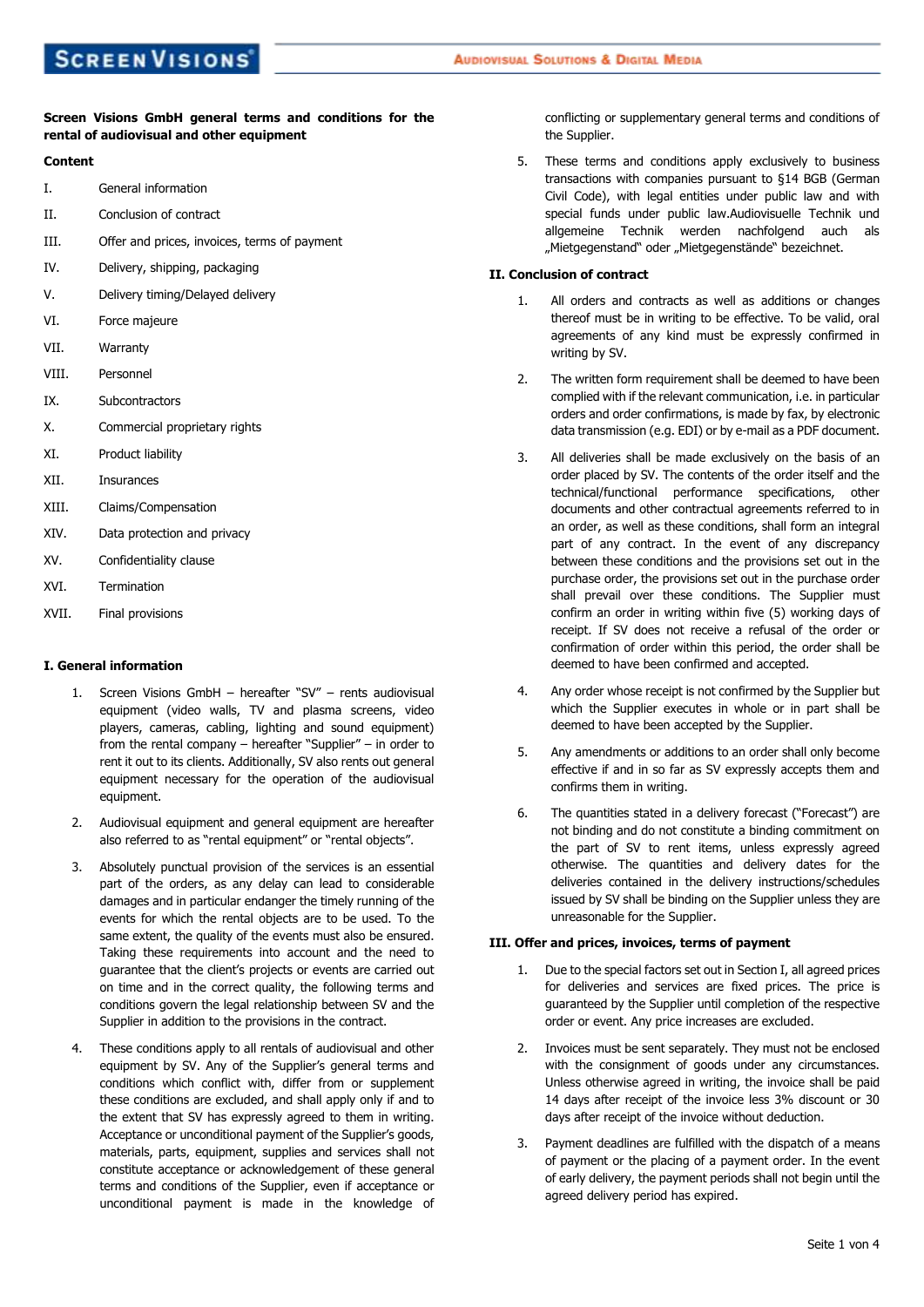4. Payment interest according to § 353 HGB is excluded. In the event of late payment, the statutory provisions shall apply, subject to the proviso that SV shall only be liable for interest on arrears at a rate of 5% (five percent) points above the base rate in accordance with § 247 of the German Civil Code.

#### **IV. Delivery, shipping, packaging**

- 1. The rented goods will be delivered "carriage paid" to the delivery address specified by SV.
- 2. Any additional costs incurred as a result of expedited transport to meet agreed delivery dates shall be borne by the Supplier.
- 3. The rented goods shall be adequately insured against all damage during transport by the Supplier.
- 4. If the goods are to be dispatched directly to SV's clients or to SV, they must be delivered in flight cases or on Euro pallets wherever possible. The packed pallet, including the pallet base, must not exceed a maximum height of 1.25 m, whereby care must be taken to ensure that the packages do not protrude beyond the pallet.
- 5. In the event of non-compliance with the shipping instructions, SV shall be entitled, at its own discretion, to return the consignment to the Supplier "carriage forward" or to charge the Supplier for the costs incurred as a result of such noncompliance.
- 6. All other incidental and packaging costs shall be borne by the Supplier. This also applies to products which require a special method of dispatch and/or packaging.
- 7. In the event of improper packaging and/or shipment, SV is entitled to charge the Supplier for any damage caused thereby, especially for any higher processing costs.
- 8. Partial or excess deliveries are only permitted with SV's express written consent. Any additional costs incurred as a result of this for dispatch and transport shall be borne by the Supplier. Excess deliveries may not be invoiced.
- 9. In the event of short or incomplete deliveries, SV shall be entitled either to reject them with the consequences set out in the preceding paragraph (in the case of unauthorised partial deliveries) or to assert its statutory warranty rights.
- 10. The Supplier is required to always indicate on all papers and delivery notes the designations such as purchaser, project number, order number. Each delivery must be accompanied by a delivery note. The Supplier shall be responsible for any consequences resulting from a corresponding omission.

#### **V. Delivery timing/delayed delivery**

- 1. Deadlines for delivery of the rental objects are absolutely binding and must be met without fail due to the special features described under Section I. The Supplier guarantees that the deadlines will be met.
- 2. The Supplier is obliged to notify SV immediately in writing if circumstances arise or become apparent to him which indicate that the agreed delivery period cannot be met.
- 3. The unconditional acceptance of a late delivery of the goods shall not constitute a waiver of any claims to which SV may be entitled on account of the late delivery; similarly, full or partial payment shall not constitute an acknowledgement that

the relevant delivery of goods has been made in accordance with the order, these conditions or other regulations.

- 4. If the Supplier is in default, SV shall be entitled, after having first set a period of grace to no avail, to rescind the contract and claim damages or the additional cost of procuring a replacement.
- 5. If the Supplier fails to meet agreed dates for delivery of the rented goods and if he is responsible for such failure to do so, he shall pay 0.3% of the net invoice amount as a contractual penalty for each working day (Monday to Saturday) of delay in delivery.

The total contractual penalty is limited to 5% of the agreed net invoice amount. SV shall be entitled to deduct the contractual penalty incurred from the Supplier's invoices.

Should SV suffer a greater loss, it may claim compensation from the Supplier for all loss or damage caused by exceeding delivery dates. The contractual penalty shall be set off against any damage caused by delay.

Insofar as any delivery period is postponed on account of any justified claims by the Supplier for an extension of the delivery period or insofar as a new delivery period is mutually agreed between the parties, the above provision on contractual penalties shall also apply to the postponed or newly agreed delivery periods. In the event of delay, failure to comply with the new delivery date is therefore subject to a contractual penalty, without the need for a special agreement.

## **VI. Force majeure**

A force majeure event is the occurrence of an unforeseeable event or condition beyond the reasonable control of either party, including natural disasters or catastrophes such as epidemics, nuclear accidents, fire, floods, typhoons or earthquakes, war, riots, sabotage or revolution, but not strikes, labour disputes or lockouts of the Supplier's personnel or its subcontractors. An event of force majeure shall release the affected party from its contractual obligations for the duration of such event, but for a maximum period of six (6) weeks. After expiry of this maximum period, SV and the Supplier shall be entitled – without prejudice to any other rights – to withdraw from the contract.

## **VII. Warranty**

- 1. The Supplier is liable for defects in the rental objects until the end of the agreed rental period and is obliged to bear all expenses arising from or in connection with the liability for defects in accordance with the statutory provisions. Any of SV's further statutory claims remain unaffected.
- 2. The Supplier expressly guarantees the information given in the brochures and descriptions regarding the characteristics of the rental goods. He guarantees that the rented goods supplied are of the same quality, composition, shape, workmanship and presentation as the goods detailed in the description of the goods and the samples submitted or the specification of the order. The properties guaranteed in this way also apply to subsequent deliveries.
- 3. If the rented goods cannot be supplied in accordance with the original description, specification or sample, the Supplier shall notify SV of the discrepancy in sufficient time to enable SV to find another supplier if necessary. The deviation must be approved by SV. The same shall apply to any design changes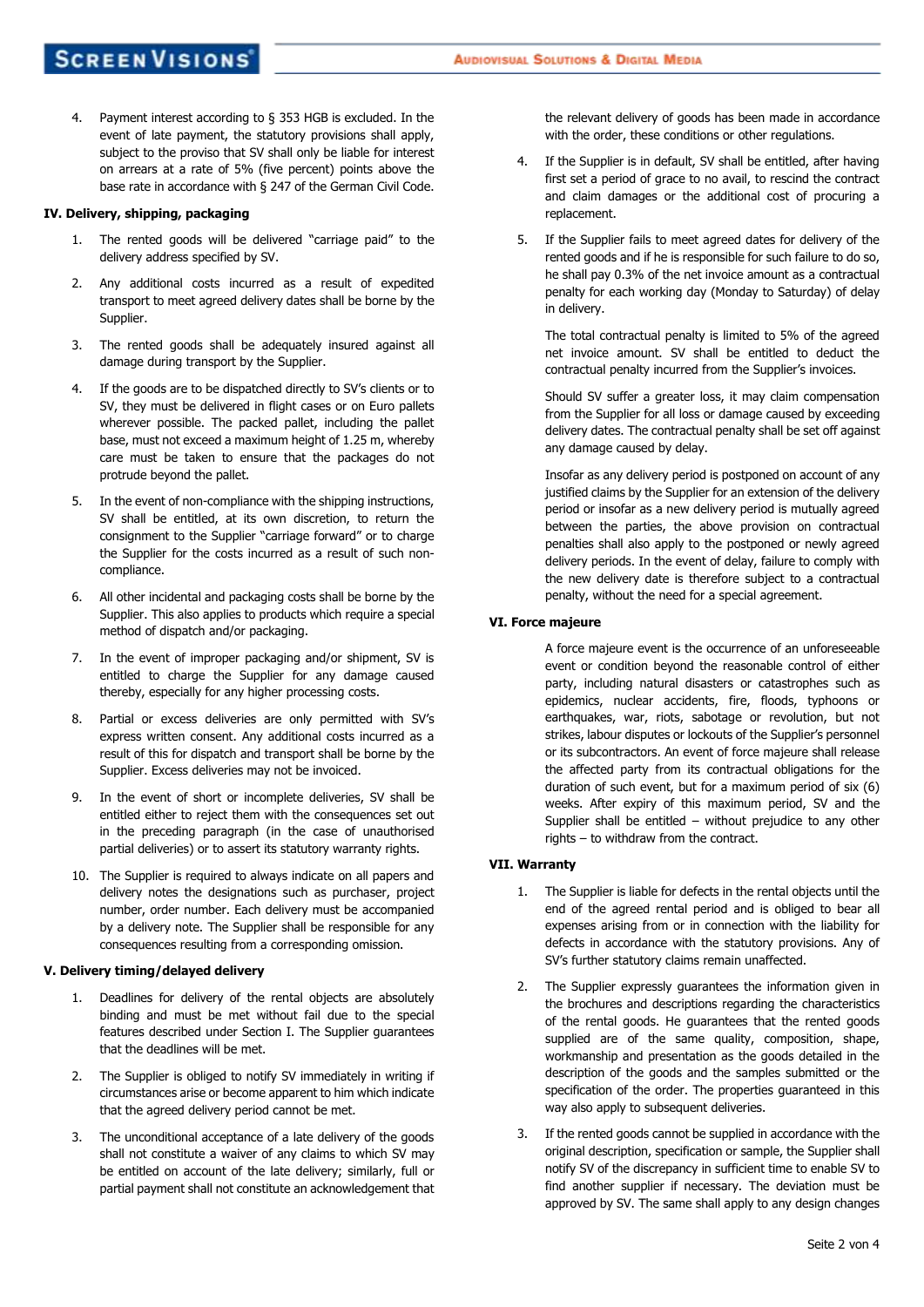made after the contract has been awarded, even if such changes are in the interests of progress, and to any changes to the description of the rented goods.

- 4. The Supplier shall provide his supplies/services in accordance with the state of the art. He must comply with the laws and regulations applicable in the Federal Republic of Germany and the requirements of the authorities, observe court and official decisions and use the technical rules, standards and guidelines as a basis.
- 5. SV is not obliged to inspect the rented goods, especially if their packaging is not damaged. This also applies to cases where damage to the packaging was evident on delivery.
- 6. SV is entitled to determine the method of subsequent rectification. The Supplier shall be entitled to refuse the method of subsequent rectification chosen by SV if such rectification would entail disproportionate costs.
- 7. SV is entitled to remedy defects in the rented goods itself or have them remedied by third parties at the Supplier's expense if there is a particular urgency. Where possible, SV shall notify the Supplier before remedying the defects.
- 8. SV is entitled, but not obliged, to return defective rented goods to the Supplier at the latter's cost and expense.
- 9. The Supplier shall bear all additional costs arising from defects in the rented goods.
- 10. In the event of defects as to quality, the Supplier shall also indemnify SV against any arising claims by third parties, unless the Supplier is not responsible for the defect of quality.
- 11. The limitation period for claims for defects shall be at least three (3) years, except in cases of fraudulent misrepresentation, unless longer statutory periods apply or have been agreed between SV and the Supplier.

### **VIII. Personnel**

- 1. The Supplier guarantees to have the necessary personnel as well as the necessary machinery and equipment at its disposal, which are required for the professional and timely execution of the contractual services.
- 2. The Supplier is obliged to comply with all laws applicable in the Federal Republic of Germany regarding the use of the rented goods. He is obliged to comply with all statutory provisions for the protection of the employee, in particular all provisions concerning the payment of the minimum wage and the payment of holiday fund contributions in accordance with the German law on the posting of employees (AentG) and the German law on minimum wages (MiLoG), as well as to comply with the collective bargaining regulations affecting his company.
- 3. The Supplier must ensure that any subcontractors and all subordinate subcontractors meet these requirements and are contractually obliged to do so. If doubts arise, the supplier is obliged to actively work towards compliance with the statutory provisions.
- 4. In particular, the Supplier must observe the rules and regulations of the employers' liability insurance associations, the accident prevention regulations and the generally recognised safety and occupational health rules. The Supplier guarantees the selection of the most suitable materials and components, the appropriate and proper execution, the

flawless functioning of the rented items and the suitability for the intended use in accordance with the specifications.

- 5. The Supplier shall indemnify SV in its internal dealings with the client against all claims which are brought against the client on the grounds of a breach by the Supplier or one of his subcontractors and all other subcontractors of the AEntG, the MiLoG and any other statutory provisions governing liability.
- 6. Furthermore, the Supplier undertakes to support the client in the best possible way in defending alleged claims against the client in this respect and, for example, to provide the client with the information required for this purpose.

#### **IX. Subcontractors**

- 1. Any involvement of subcontractors by the Supplier shall require SV's prior written consent. If the Supplier intends to have parts of the services to be performed carried out by subcontractors, he must specify in his offer the type and scope of the services to be carried out by subcontractors and the name, address and professional association of the intended subcontractors.
- 2. At SV's request, the Supplier must provide suitable evidence of the expertise, efficiency and reliability of the intended subcontractors; this includes proof that the subcontractors have fulfilled their statutory obligations to pay taxes and social security contributions and that they meet the requirements under commercial law.
- 3. The Supplier and its approved subcontractors shall only use suitable and qualified personnel. The Supplier shall impose all obligations on the subcontractors regarding the tasks they have assumed, and shall ensure that they comply with the obligations which it has assumed vis-à-vis the client. The same applies to the awarding of services by the subcontractor to other companies. If the Supplier uses subcontractors without prior written consent, the client has the right to withdraw from the contract and/or terminate it and/or claim damages.

## **X. Commercial proprietary rights**

- 1. The Supplier is liable for the fact that the rental objects delivered by him with their designations and equipment may be distributed without restriction and in particular that no commercial proprietary rights (e.g. copyrights, patents, licences, utility and design patents) of third parties or corresponding legal provisions are infringed on.
- 2. The Supplier is obliged to indemnify SV against all claims arising from any infringement of such commercial proprietary rights. Furthermore, SV may demand compensation for any further damage, including loss of profit.

## **XI. Product liability**

- 1. The Supplier guarantees that all rental objects offered and/or delivered by him comply with the standards, guidelines, regulations and other statutory provisions for distribution and intended use.
- 2. In the event of a product liability claim being made against SV by third parties, whether in or out of court, the Supplier shall be obliged to indemnify SV against such claims from third parties if and in so far as the damage was caused by a defect in the rented article, part, material or supplies supplied by the